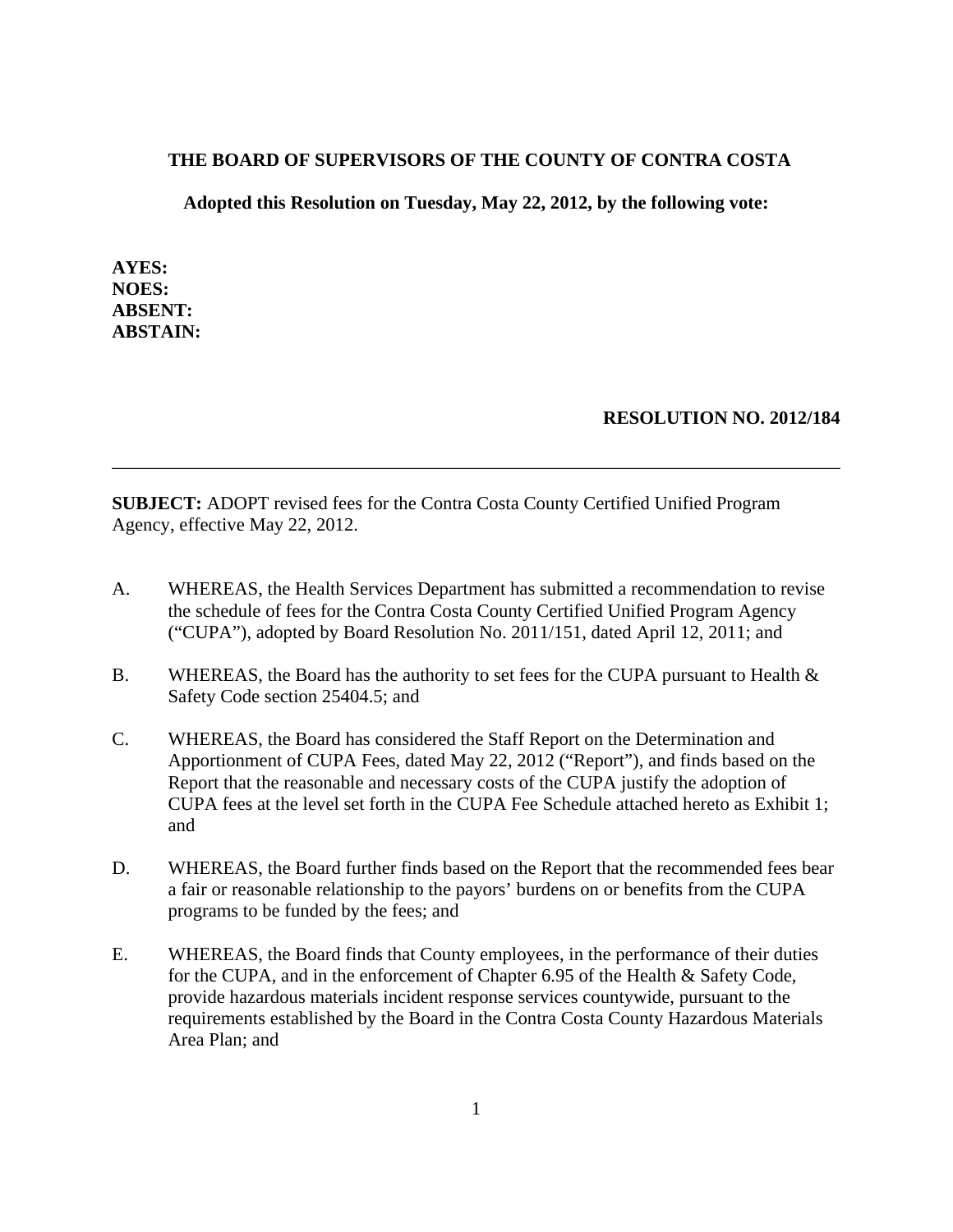F. WHEREAS, the Board further finds that, to the extent that hazardous materials incident response services are provided to persons or entities not subject to CUPA fees, there are no fees prescribed by the state to fund the costs of these services, and that the Board therefore has the authority to prescribe such fees pursuant to Health & Safety Code section 101325;

NOW THEREFORE, the Board of Supervisors of Contra Costa County hereby RESOLVES as follows:

### **Adoption and Imposition of CUPA Fees**

- 1. This Resolution replaces Resolution 2011/151, effective immediately.
- 2. The CUPA Fee Schedule attached hereto as Exhibit 1 is adopted as the fee schedule of the Contra Costa County CUPA, effective immediately, replacing the CUPA fees set by Board Resolution No. 2011/151.
- 3. The CUPA fees set forth in Exhibit 1 ("CUPA Fees") are hereby imposed upon, and shall be collected by the CUPA from, each business or person regulated by the CUPA, as specifically described below.

### **Hazardous Materials Business Plan Program Fees**

- 4. Any business required to submit a Hazardous Materials Business Plan ("HMBP") pursuant to the Community Right to Know Act, contained at Title III of the Federal Superfund Amendments and Reauthorization Act ("SARA") (42 U.S.C. § 11001 et seq.) and/or Chapter 6.95 of the California Health & Safety Code ("Regulated Business"), is subject to the HMBP Program Annual Permit Fee applicable to the facility, site or branch of the Regulated Business within the jurisdiction of the CUPA ("Regulated Facility") that is the subject of the HMBP, as set forth in Exhibit 1.
- 5. Except as otherwise provided in Exhibit 1, the HMBP Program Annual Permit Fee applicable to a Regulated Facility will be calculated based on the number of persons employed at the Regulated Facility and number of pounds contained in the Regulated Facility's inventory, as reported on the HMBP or the annual inventory update submitted by the Regulated Business applicable to the calendar year beginning on the first day of the month of January prior to the fiscal year for which the annual CUPA permit is issued.
- 6. Any business that operates an unstaffed remote facility located in an isolated sparsely populated area and obtains an exemption from HMBP requirements pursuant to Health & Safety Code section 25505.5 will be exempt from paying the HMBP Program Annual Permit Fee that would otherwise be applicable to the facility. Such business will be subject to the fee set forth in Exhibit 1 for review of the exemption application.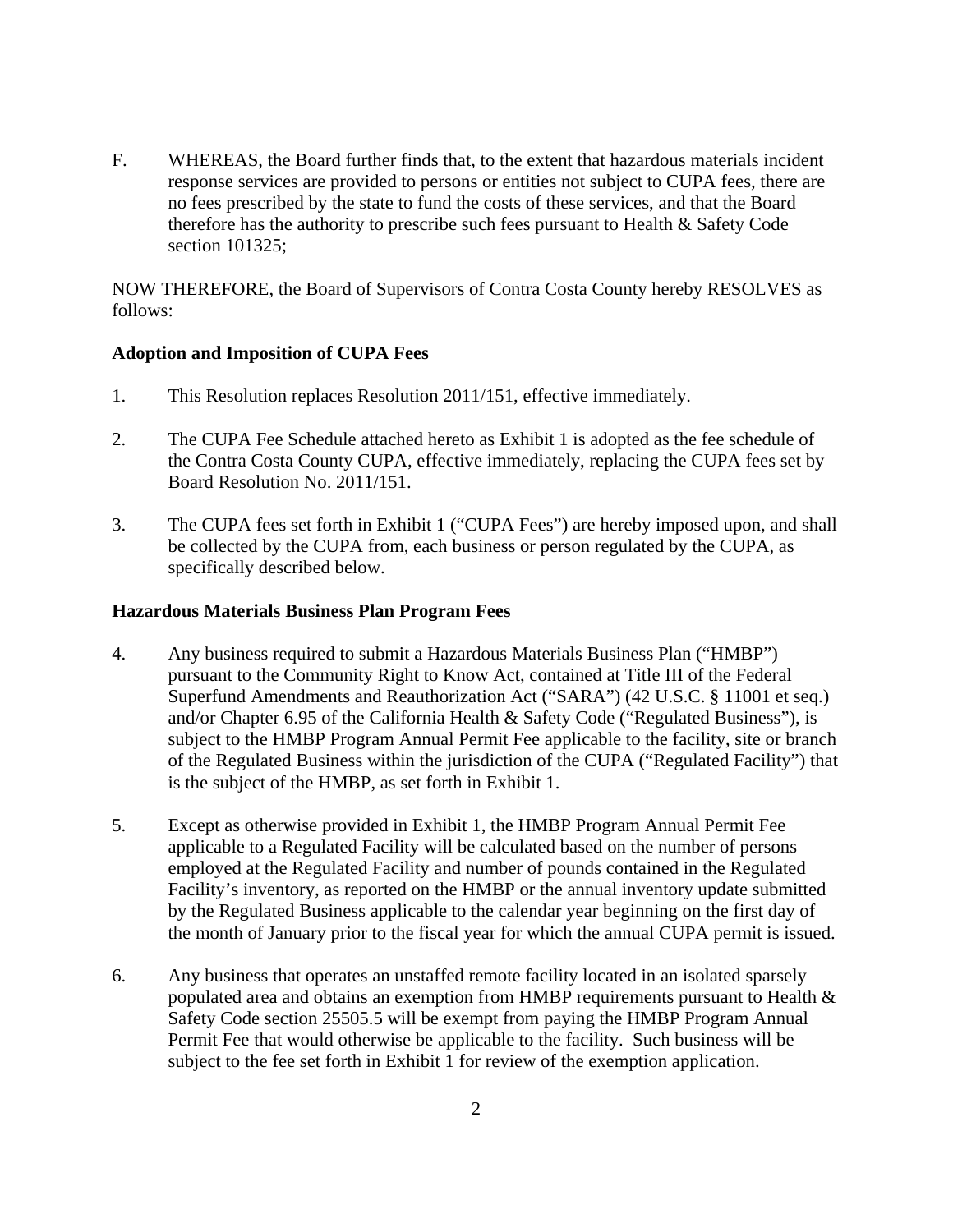7. The terms used in Paragraphs 4 through 6 of this Resolution have the definitions contained in Health & Safety Code sections 25501-25501.4.

### **Hazardous Waste Generator Program Fees**

- 8. Any generator of hazardous waste within the jurisdiction of the CUPA is subject to the Hazardous Waste Generator ("HWG") Program Annual Permit Fee applicable to such generator, as set forth in Exhibit 1.
- 9. Except as otherwise set forth below, the HWG Program Annual Permit Fee applicable to a generator will be determined based on the amount of hazardous waste it generated during the calendar year beginning on the first day of the month of January immediately preceding the fiscal year for which the HWG Program Annual Permit fee is assessed. For purposes of Paragraphs 9 and 10 of this Resolution, the fiscal year for which the HWG Program Annual Permit Fee is assessed is the fiscal year immediately preceding the fiscal year for which the annual CUPA permit is issued. Hazardous waste generation amounts will be determined by the CUPA based on untreated waste totals reported by generators on the annual Hazardous Waste Generator Reporting Form or hazardous waste manifests submitted by generators to the California Department of Toxic Substances Control.
- 10. Any operator of a hazardous waste treatment facility in the jurisdiction of the CUPA that may operate pursuant to a permit by rule, conditional authorization or conditional exemption (including conditionally exempt small quantity treatment facilities, conditionally exempt specified waste stream facilities, conditionally exempt-limited facilities, and conditionally exempt commercial laundries), and is subject to regulation by the CUPA under the HWG Program during the fiscal year for which the HWG Program Annual Permit Fee is assessed, is subject to the HWG Program Annual Permit Fee applicable to such facility, set forth in Exhibit 1.
- 11. The terms used in Paragraphs 8 through 10 of this Resolution have the definitions set forth in Health & Safety Code section 25205.1.

### **California Accidental Release Prevention Program Fees**

- 12. The owner or operator of a stationary source within the jurisdiction of the CUPA that is required pursuant to Title 19, Division 2, Chapter 4.5 of the California Code of Regulations to submit a Risk Management Plan is or are subject to the CalARP Program Annual Permit Fee applicable to such stationary source,.
- 13. The CalARP Program Annual Permit Fee applicable to a stationary source will be calculated based on the risk formula set forth in Exhibit A and data reported on the HMBP or annual inventory update submitted to the CUPA that pertains to the stationary source for the calendar year beginning on the month of January immediately preceding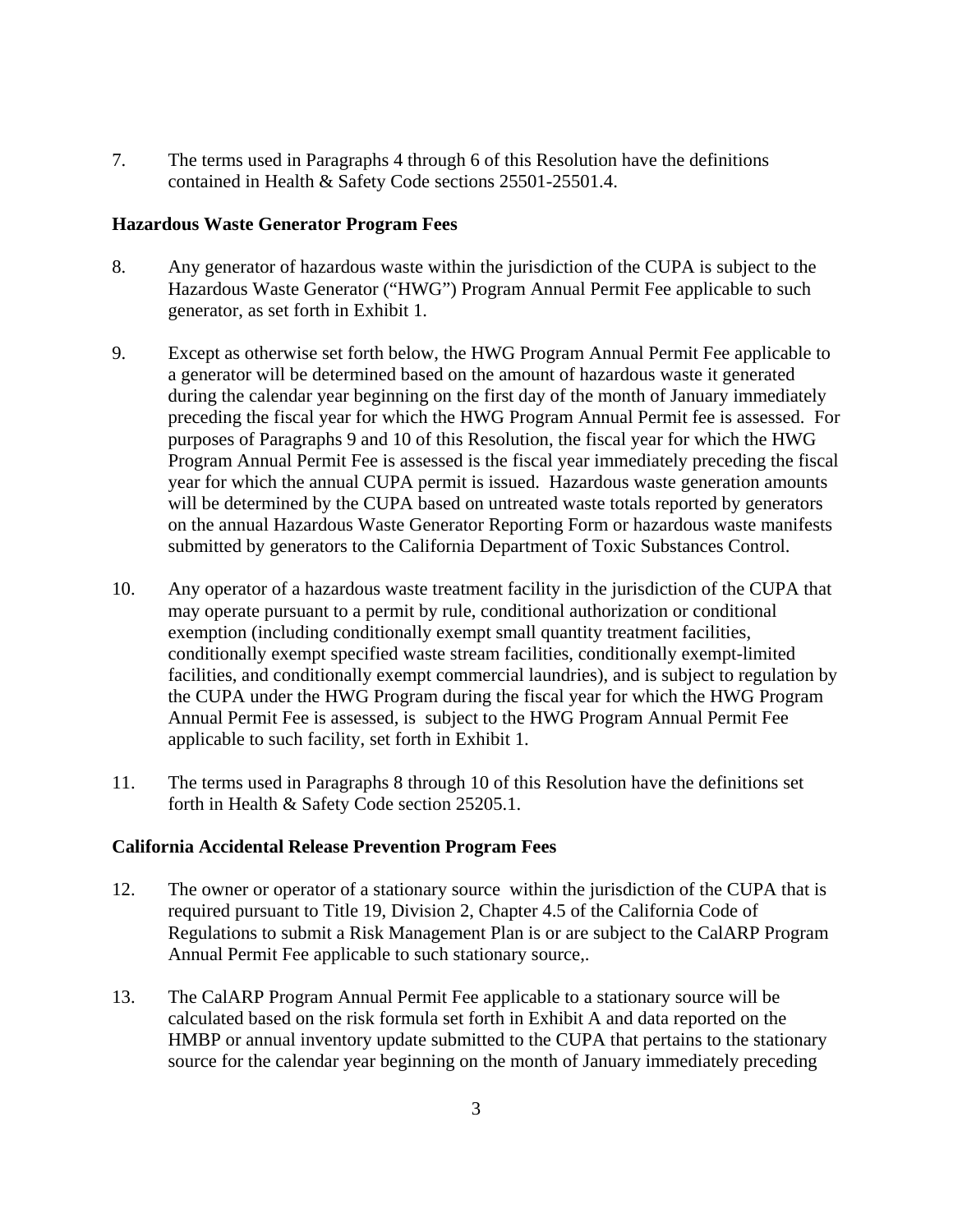the fiscal year for which the annual CUPA permit is issued.

- 14. The owner or operator of a stationary source within the jurisdiction of the CUPA that is not required to submit a Risk Management Plan pursuant to Subchapter C of Chapter 1 of Title 40 of the Code of Federal Regulations may apply to the CUPA for an exemption from preparing a Risk Management Plan under the CalARP Program. The exemption may be granted by the CUPA if the Health Services Director, or his designee, determines that there is not a significant likelihood of a regulated substances accident risk, pursuant to Health and Safety Code section 25534, subdivision (b)(2). If the CalARP Program Annual Permit Fee due as of the date of submission of the exemption application has not been paid, the owner or operator of the stationary source will be subject to the applicable exemption application review fee set forth in Exhibit 1.
- 15. The owner or operator of a stationary source that obtains from the CUPA an exemption from preparing a Risk Management Plan under the CalARP Program will be subject to the exemption review annual fee set forth in Exhibit 1 for as long as the exemption remains valid.
- 16. The CalARP Program Annual Permit Fees apply to stationary sources described in Paragraph 12 of this Resolution that are subject to regulation by the CUPA during the fiscal year for which the annual CUPA permit is issued. If a stationary source becomes subject to, or ceases to be subject to, regulation by the CUPA under the CalARP Program after the first day of the fiscal year for which the annual CUPA permit is issued, as the result of either meeting the legal threshold(s) for regulation or permanent closure of the stationary source, the annual fee applicable to such stationary source will be prorated based on the number of calendar months that the stationary source is subject to regulation under the CalARP Program during such fiscal year.
- 17. The person or persons having control of multiple stationary sources that are substantially identical, as determined in the sole discretion of the Director of Health Services, or his designee, may be assessed a reduced fee, as set forth in Exhibit 1.
- 18. The terms used in Paragraphs 12 through 17 of this Resolution have the definitions set forth in Health & Safety Code section 25532.

### **Underground Storage Tank Program Fees**

- 19. Any person who is required by Health & Safety Code section 25284 to obtain a permit to own or operate an underground storage tank ("UST") within the jurisdiction of the CUPA is subject to the applicable UST Program Annual Permit Fee set forth in Exhibit 1.
- 20. The UST Program Annual Permit Fee applicable to a particular UST will be calculated based on the category and storage capacity of the tank, as set forth in Exhibit 1.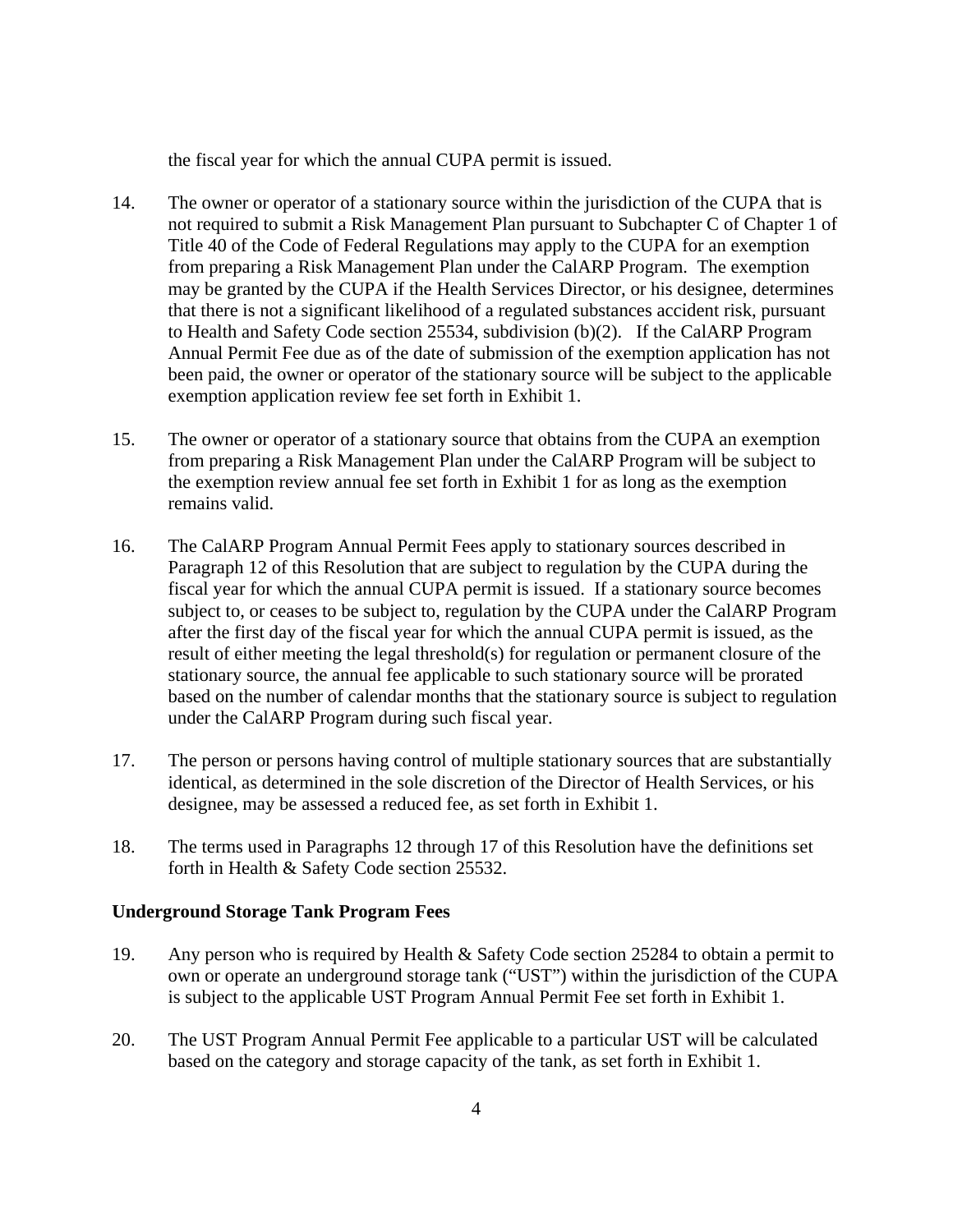- 21. The UST Program Annual Permit Fee applies only to a UST that is owned or in operation within the jurisdiction of the CUPA during the fiscal year for which the annual CUPA permit is issued.
- 22. Any owner or operator of a UST within the jurisdiction of the CUPA who applies for an amendment or transfer of an annual UST permit, or for a permit to perform any of the UST repairs, modifications, upgrades or other work related to USTs described in Exhibit 1, is subject to the applicable fee(s) set forth in Exhibit 1.
- 23. The UST Program Annual Permit Fees apply to the owners or operators of USTs that are in the jurisdiction of the CUPA and subject to regulation by the CUPA under the UST Program during the fiscal year for which the annual CUPA permit is issued. An owner or operator of a UST that becomes subject to, or ceases to be subject to, regulation by the CUPA under the UST Program, after the first day of the fiscal year for which the annual CUPA permit is issued, as the result of the installation of a new tank or removal of an existing tank, will have the fee prorated based on the number of calendar months that the tank is subject to regulation under the UST Program during such fiscal year.
- 24. The terms used in Paragraphs 19 through 23 of this Resolution have the definitions set forth in Health & Safety Code section 25281.

#### **Aboveground Petroleum Storage Act Program Fees**

- 25. Any owner or operator of a tank facility subject to Chapter 6.67 of the Health and Safety Code that is required pursuant to Health & Safety Code section 25270.6, subdivision (a), to submit a tank facility statement to the CUPA, is subject to the applicable Aboveground Petroleum Storage Act ("APSA") Program Annual Permit Fee set forth in Exhibit 1.
- 26. The APSA Program Annual Permit Fee applicable to a tank facility will be calculated based on the storage capacity of the tank(s) comprising the tank facility, as set forth in Exhibit 1.
- 27. The APSA Program Annual Permit Fees apply to the owners or operators of tank facilities described in Paragraph 25 of this Resolution to the extent they are subject to regulation by the CUPA during the fiscal year for which the annual CUPA permit is issued. An owner or operator of a tank facility that becomes subject to, or ceases to be subject to, regulation by the CUPA under the APSA Program after the first day of the fiscal year for which the annual CUPA permit is issued, as the result of the installation of a new tank facility or closure of an existing tank facility, will have the fee prorated based on the number of calendar months that the tank facility is subject to regulation under the APSA Program during such fiscal year.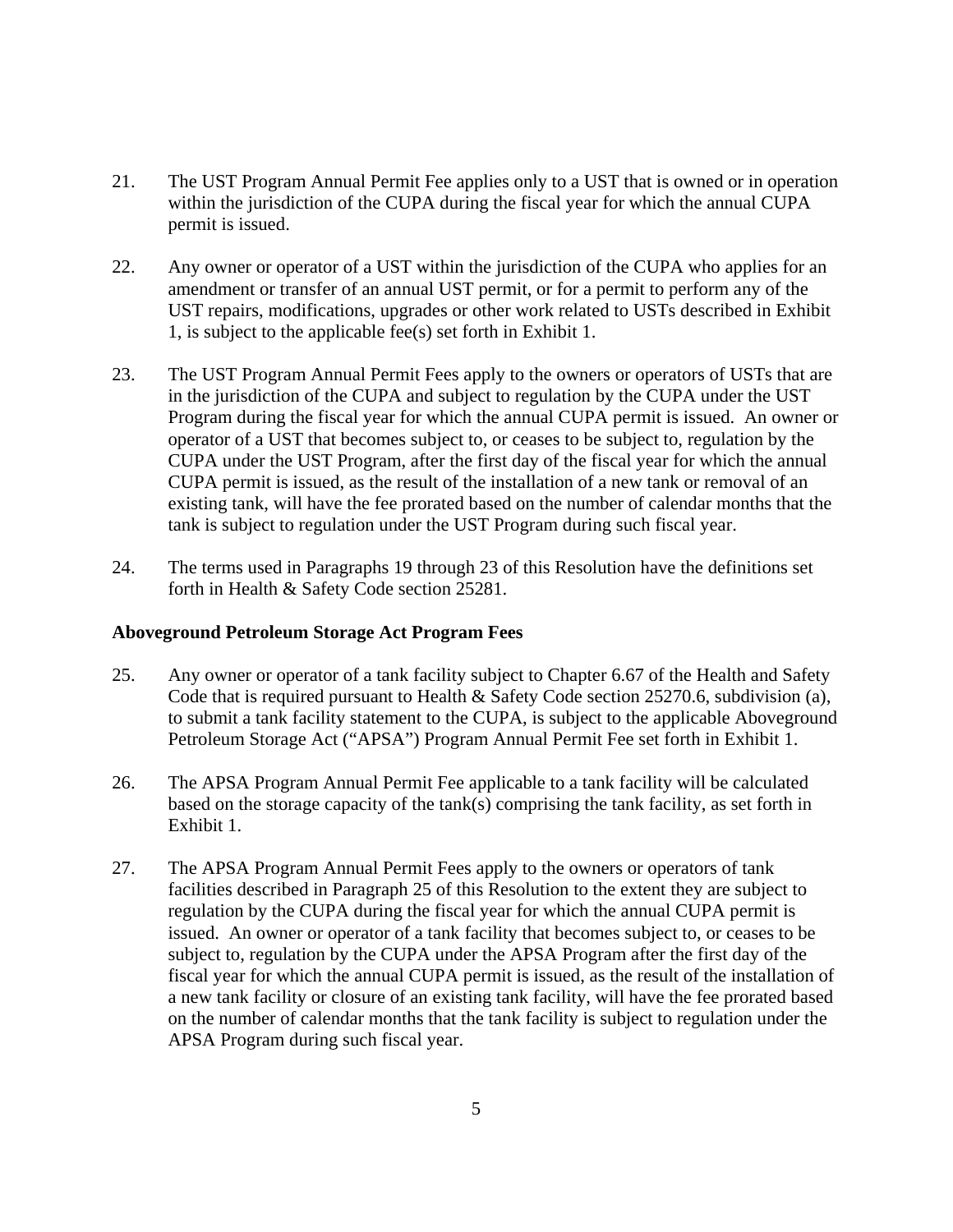28. The terms used in Paragraphs 25 through 27 of this Resolution have the definitions set forth in Health & Safety Code section 25270.2.

### **General**

- 29. Any person or entity regulated under any of the CUPA programs will be subject to the Miscellaneous CUPA Fees set forth in Exhibit 1, as applicable.
- 30. Any direct recipient of the services of the CUPA's Hazardous Materials Incident Response Team (IR Team) that is not regulated under any of the CUPA programs will be subject to the Other Fees set forth in Exhibit 1, as applicable. For purposes of this paragraph, a direct recipient is either (1) the person or entity that requested response by the IR Team, or (2) the owner of the real property where the hazardous material incident occurred.
- 31. Any and all applicable CUPA Fees and Other Fees will be due and payable within fortyfive (45) days of the date of the invoice(s) for such fees.
- 32. Applicable state surcharges will be included on the annual CUPA invoices and collected by the CUPA pursuant to Health & Safety Code section 25404.5, subd. (b)(1).
- 33. Any appeals concerning the application of this Resolution or Exhibit 1 with regard to CUPA Fees will be directed to the CUPA, pursuant to the CUPA's fee dispute resolution process contained in Paragraph 13.K of the Application for Certified Unified Program Agency, approved by the California Environmental Protection Agency effective January 1, 1997, as may be amended by the Contra Costa County Health Services Director or his designee.
- 34. The CUPA is authorized to assess and collect penalties as follows:
	- a. Nonpayment or late payment of invoiced fees: 25 percent of applicable fee(s).
	- b. Filing of a HWG Reporting form more than 30 days after the date of issuance of a 30-day Notice of Violation**:** 50 percent of HWG Fee.
	- c. Filing a HMBP more than 30 days after the date of issuance of a 30-day Notice of Violation: 50 percent of HMBP Fee.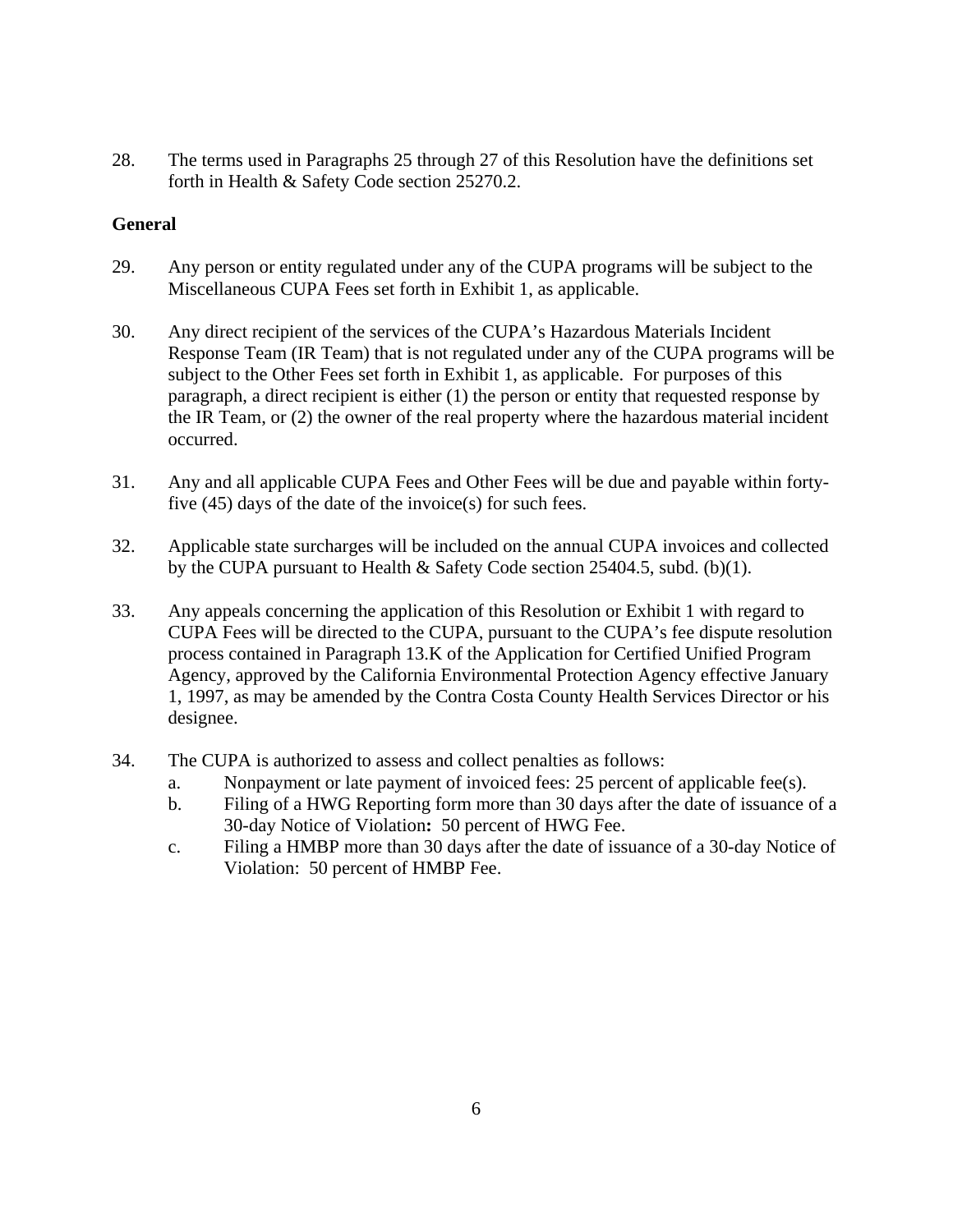#### **I HEREBY CERTIFY THAT THIS IS TRUE AND CORRECT COPY OF AN ACTION TAKEN AND ENTERED ON THE MINUTES OF THE BOARD OF SUPERVISORS ON THE DATE SHOWN**

### **ATTESTED DAVID TWA, CLERK OF THE BOARD OF SUPERVISORS AND COUNTY ADMINISTRATOR**

**BY\_\_\_\_\_\_\_\_\_\_\_\_\_\_\_\_\_\_\_\_\_\_\_\_\_ DEPUTY**

cc: Hazardous Materials Programs Division Contact: Randall L. Sawyer Health Services Director Health Services Controller County Auditor's Office County Counsel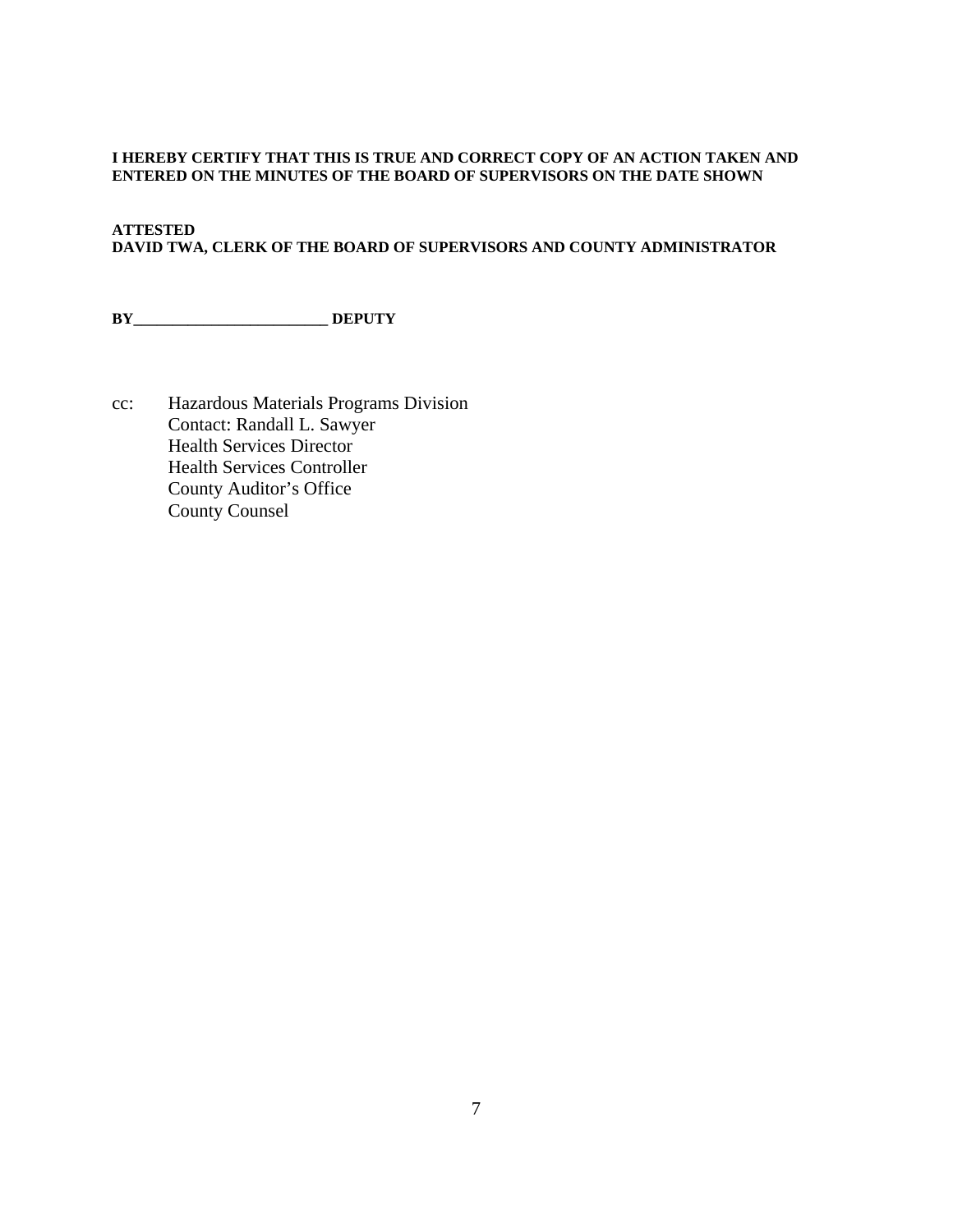# **CONTRA COSTA COUNTY CERTIFIED UNIFIED PROGRAM AGENCY**

### **Fee Schedule Effective May 22, 2012**

The following is the schedule of fees applicable to programs administered by the Contra Costa Certified Unified Program Agency ("CUPA"). Fees to fund the reasonable and necessary costs incurred by the Contra Costa County CUPA are authorized by California Health & Safety Code section 25404.5 and Section 15210 of Title 27 of the California Code of Regulations. This fee schedule will apply to all CUPA invoices issued on or after the Effective Date above.

## **Hazardous Materials Business Plan Program**

**Annual Permit Fees**

| <b>Projected Inventory (Lbs. Of Material)</b>                             | # Employees | Fee       |
|---------------------------------------------------------------------------|-------------|-----------|
| Less than 1,000                                                           | N/A         | \$254     |
| 1,000 or more but less than 10,000                                        | 0 to 19     | \$353     |
| 10,000 or more but less than 100,000                                      | 0 to 19     | \$758     |
| 100,000 or more but less than 250,000                                     | 0 to 19     | \$1,076   |
| 250,000 or more but less than 500,000                                     | 0 to 19     | \$2,065   |
| 1,000 or more but less than 10,000                                        | 20 or more  | \$991     |
| 10,000 or more but less than 100,000                                      | 20 or more  | \$1,344   |
| 100,000 or more but less than 250,000                                     | 20 or more  | \$2,734   |
| 250,000 or more but less than 500,000                                     | 20 or more  | \$4,979   |
| 500,000 or more but less than 2.5 million                                 | N/A         | \$11,171  |
| 2.5 million or more but less than 10 million                              | N/A         | \$18,721  |
| 10 million or more but less than 100 million                              | N/A         | \$31,688  |
| 100 million or more but less than 1 billion                               | N/A         | \$58,029  |
| 1 billion or more but less than 5 billion                                 | N/A         | \$108,056 |
| 5 billion or more                                                         | N/A         | N/A       |
| Other                                                                     |             |           |
| All oil refineries and class 1 off-site hazardous waste disposal<br>sites | N/A         | \$123,342 |
| <b>Miscellaneous Service Fees</b>                                         |             |           |

### **Fee Fee Exemption Application Review**  (Per unstaffed remote facility) \$257

Page 1 of 7

# **Exhibit 1**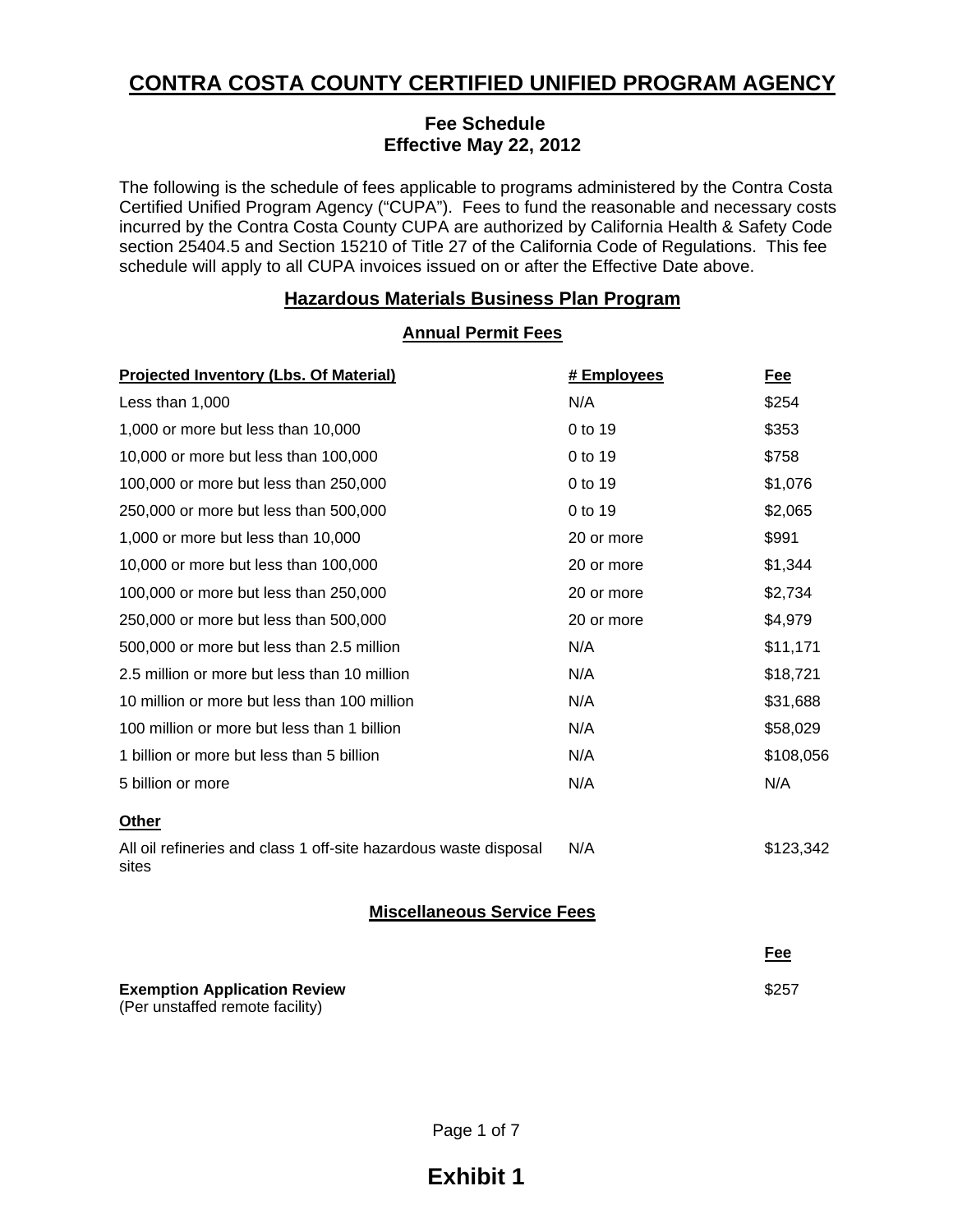# **Hazardous Waste Generator Program**

# **Annual Permit Fees**

| <b>Hazardous Waste Generated</b>                 | Fee      |  |
|--------------------------------------------------|----------|--|
| Less than 5 tons/year                            | \$485    |  |
| 5 tons or more but less than 12 tons/year        | \$658    |  |
| 12 tons or more but less than 25 tons/year       | \$986    |  |
| 25 tons or more but less than 50 tons/year       | \$1,516  |  |
| 50 tons or more but less than 250 tons/year      | \$3,188  |  |
| 250 tons or more but less than 500 tons/year     | \$10,559 |  |
| 500 tons or more but less than 1,000 tons/year   | \$16,517 |  |
| 1,000 tons or more but less than 2,000 tons/year | \$26,897 |  |
| 2,000 tons or more/year                          |          |  |
| <b>Onsite Treatment</b>                          |          |  |
| Permit By Rule (Fixed Units)<br>٠                | \$3,068  |  |
| <b>Conditional Authorization</b><br>٠            | \$3,068  |  |
| <b>Conditional Exemption</b><br>٠                | \$614    |  |

# **Underground Storage Tank Program**

| <b>Underground Storage Tank Annual Permit</b>                                                                                              | Fee     |
|--------------------------------------------------------------------------------------------------------------------------------------------|---------|
| Single tank of 1,000 gallons or less used solely in connection with<br>the occupancy of a residence                                        | \$480   |
| First tank of 50,000 gallons or less                                                                                                       | \$480*  |
| Basic fee for tank of 50,000 gallons or less                                                                                               | \$720   |
| Each tank of 50,000 gallons or more                                                                                                        | \$1,788 |
| ×<br>In addition to the basic fee, a surcharge of \$480 is applicable to the<br>tank at each site that has the earliest installation date. |         |
| <b>Underground Storage Tank Miscellaneous Inspections &amp; Other Services</b>                                                             | Fee     |
| <b>Permit Amendment or Transfer</b>                                                                                                        | \$257   |
| Tank or Piping Modification or Repair Plan Review and Inspection                                                                           |         |
| • Base Fee                                                                                                                                 | \$938   |
| • Each additional hour or fraction thereof of staff time beyond<br>3.5 hours                                                               | \$257   |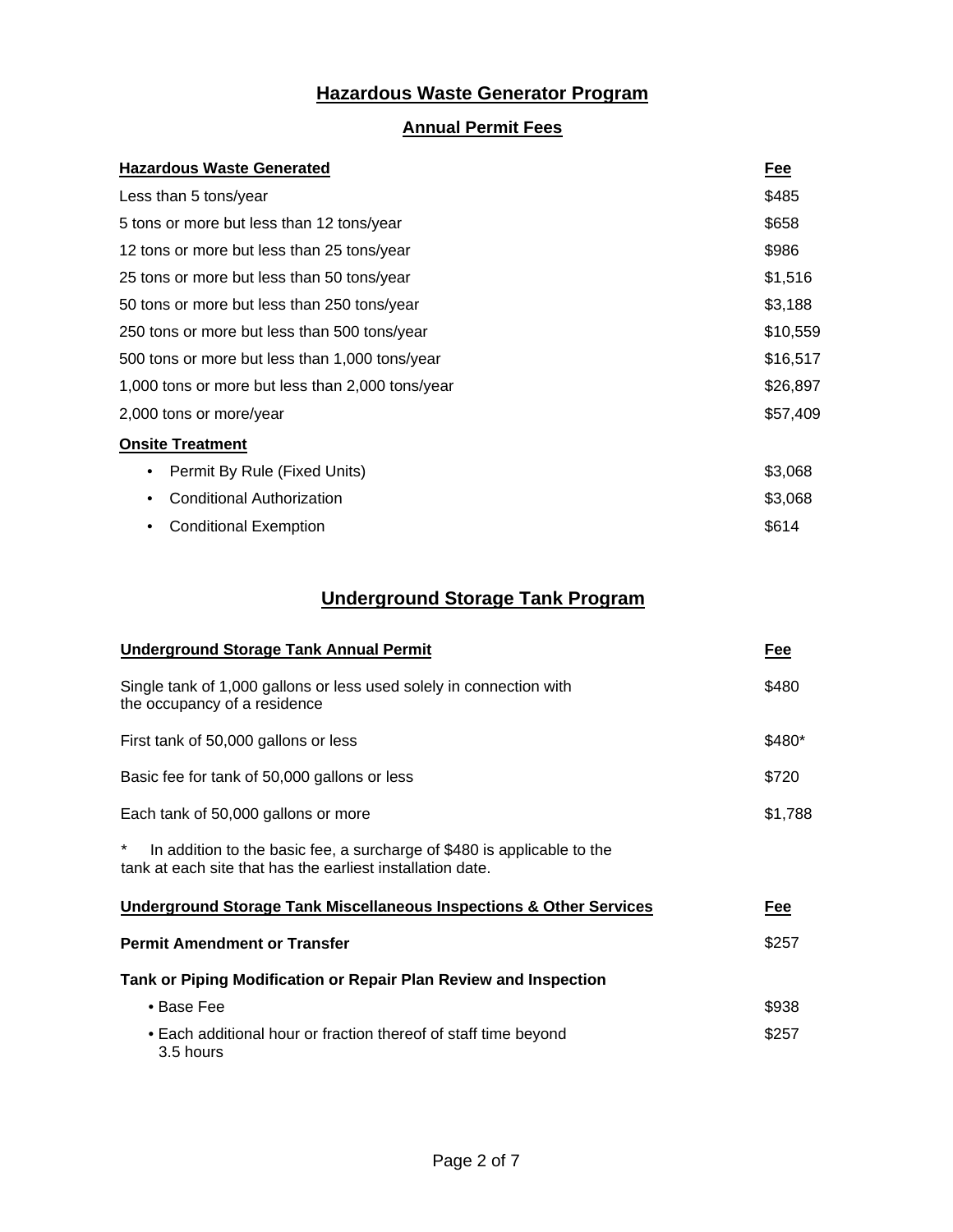| <b>Tank Lining Upgrade Plan Review and Inspection</b>                                                                                                                                                                    |            |
|--------------------------------------------------------------------------------------------------------------------------------------------------------------------------------------------------------------------------|------------|
| • First tank                                                                                                                                                                                                             | \$2,698    |
| • Each additional tank                                                                                                                                                                                                   | \$385      |
| • Each additional hour or fraction thereof of staff time beyond<br>10.5 hours                                                                                                                                            | \$257      |
| <b>Tank Installation Plan Review and Inspection</b>                                                                                                                                                                      |            |
| • New tank facility, first tank                                                                                                                                                                                          | \$4,753    |
| • New tank facility, each additional tank                                                                                                                                                                                | \$514      |
| Tank and Piping Removal Plan Review and Inspection                                                                                                                                                                       |            |
| $\bullet$ First tank                                                                                                                                                                                                     | \$1,798    |
| • Each additional tank                                                                                                                                                                                                   | \$385      |
| <b>Field Installed Cathodic Protection Plan Review and Inspection</b>                                                                                                                                                    | \$1,285    |
| <b>Tank Lining Inspection</b>                                                                                                                                                                                            |            |
| • First tank                                                                                                                                                                                                             | \$1,798    |
| • Each additional tank                                                                                                                                                                                                   | \$257      |
| Piping, Under Dispenser Container and Sump Upgrade Plan Review and Inspection                                                                                                                                            |            |
| • First tank                                                                                                                                                                                                             | \$3,211    |
| • Each additional tank                                                                                                                                                                                                   | \$385      |
| Under Dispenser Container or Sump Repair (Without Piping) Inspection<br>(Single Sump or Single Under Dispenser Container Repair)                                                                                         | \$899      |
| <b>Phase I EVR Upgrade Plan Review and Inspection</b><br>(Upgrade includes installation of Spill Containers)                                                                                                             | \$642      |
| <b>Existing Under Dispenser Container Replacement Plan Review and Inspection</b><br>(Includes Soil Sampling)                                                                                                             | \$899      |
| <b>Temporary Closure Plan Review and Inspection</b>                                                                                                                                                                      |            |
| • First tank                                                                                                                                                                                                             | \$771      |
| • Each additional tank                                                                                                                                                                                                   | \$128      |
| <b>Monitoring System Change Plan Review and Inspection</b>                                                                                                                                                               | \$1,028    |
| <b>Cold Start of Monitoring Panel Inspection</b>                                                                                                                                                                         | \$771      |
| Penalty<br>The following penalty shall be applied and collectible from parties responsible for the<br>following action, in addition to any penalties that may be imposed under any other<br>underground tank regulation: | \$500/tank |
| Failure to file and report a change in ownership or operator<br>of an underground tank.                                                                                                                                  |            |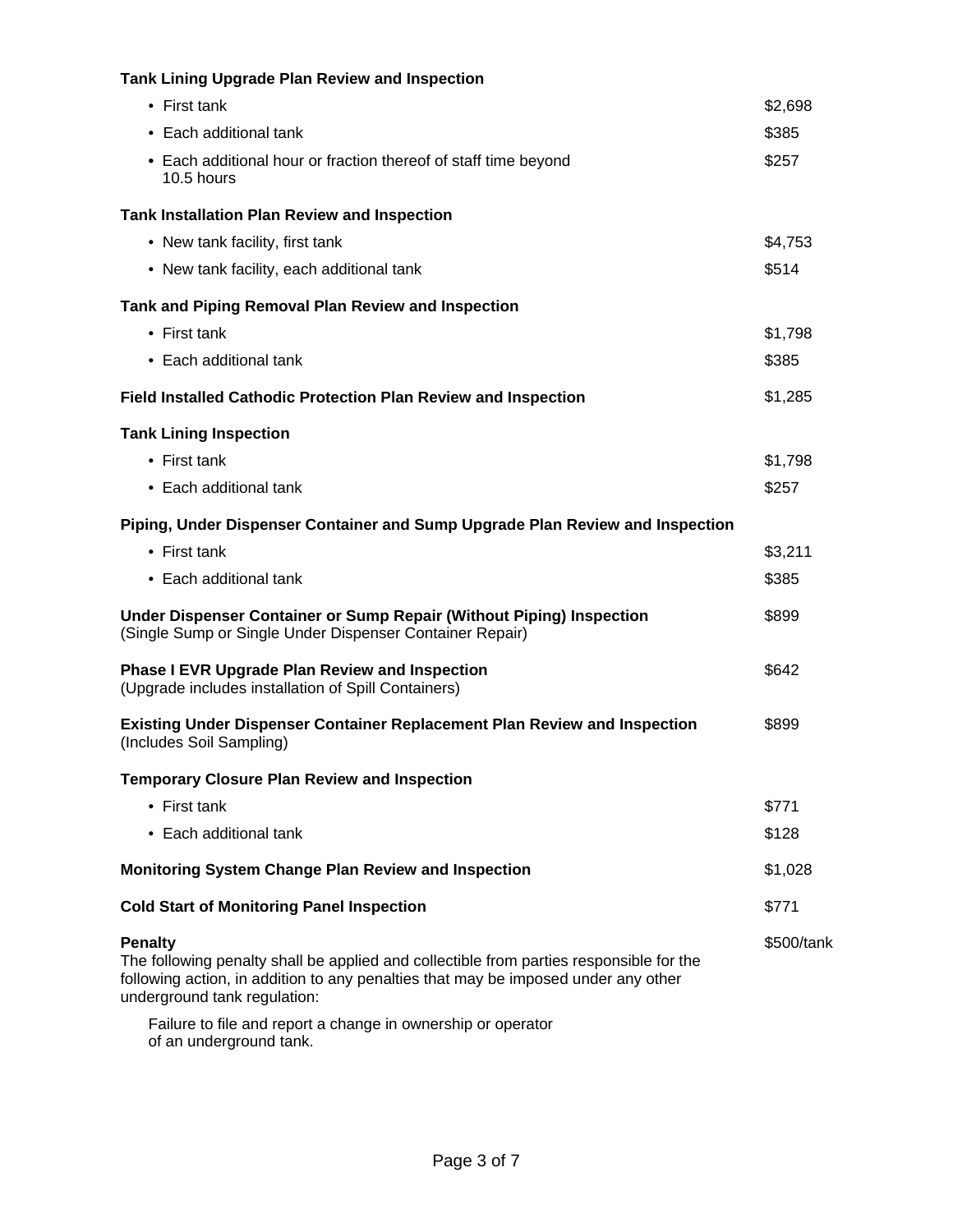# **California Accidental Release Prevention (CalARP) Program**

# **Annual Permit**

Fees applicable to stationary sources will be determined according to the following formula:

| Fee       | $=$ | $(TC/TRF)$ x RF                                                            |
|-----------|-----|----------------------------------------------------------------------------|
| TC.       | $=$ | Total cost of the County's CalARP program                                  |
| TRF       | $=$ | "Total Risk Factor," or the sum of the Stationary Source Modified Chemical |
|           |     | Exposure Indexes (SSMCEI) of all stationary sources in the County          |
| <b>RF</b> | $=$ | "Risk Factor," or a stationary source SSMCEI                               |

The TRF for the County and RF of a stationary source (SSMCEI) shall be determined pursuant to the Contra Costa County Health Services Department's California Accidental Release Prevention Program Relative Risk Determination Methodology, attached hereto as Exhibit A and incorporated herein by this reference.

### **Stationary Source Exemption & Other Fees**

|                                                                                                                                                                             | Fee             |
|-----------------------------------------------------------------------------------------------------------------------------------------------------------------------------|-----------------|
| <b>Exemption Application Review</b><br>(Per regulated substance per process)                                                                                                | \$754           |
| <b>Exemption Application Review</b><br>(Per warehouse where regulated substances are stored, if source does not<br>handle any regulated substance in a process)             | \$754           |
| <b>Exemption Review Annual Fee</b><br>(Assessed on each stationary source that handles regulated substances on site<br>but is exempt from preparing a Risk Management Plan) | \$75            |
| <b>Reduced Fee for Multiple Stationary Sources</b>                                                                                                                          |                 |
| • First stationary source                                                                                                                                                   | Full fee        |
| • Each additional substantially identical stationary source                                                                                                                 | 10% of full fee |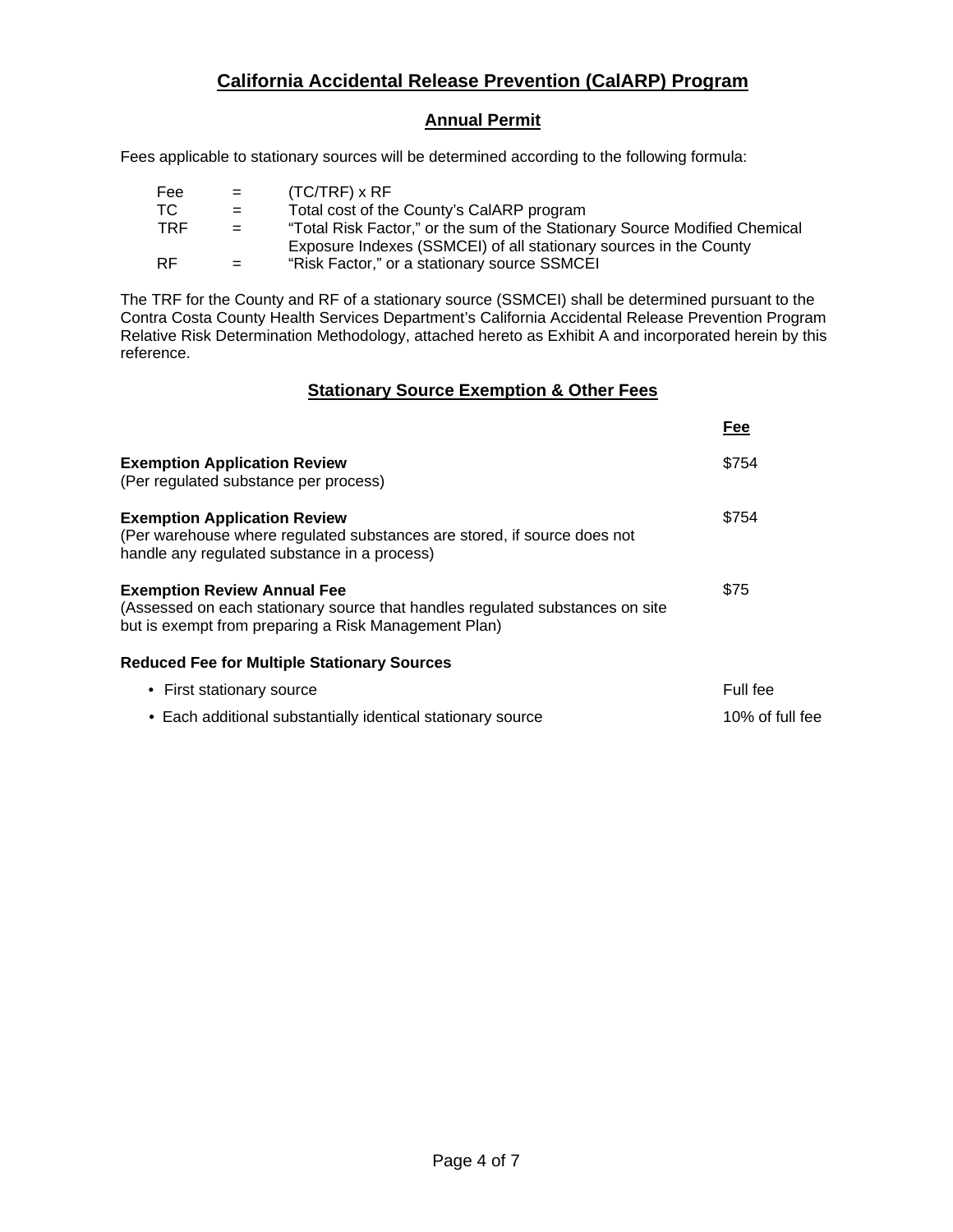# **Aboveground Petroleum Storage Act Program**

# **Annual Permit Fees**

| <b>Tank Facility Description</b>                                                                                                                                                                                                                                                                                                                                                                                                                                                                                                                                                                                                                                                                                                                                                                     | <u>Fee</u> |
|------------------------------------------------------------------------------------------------------------------------------------------------------------------------------------------------------------------------------------------------------------------------------------------------------------------------------------------------------------------------------------------------------------------------------------------------------------------------------------------------------------------------------------------------------------------------------------------------------------------------------------------------------------------------------------------------------------------------------------------------------------------------------------------------------|------------|
| Facility with storage capacity of 1,320 or more gallons but less than 10,000<br>gallons                                                                                                                                                                                                                                                                                                                                                                                                                                                                                                                                                                                                                                                                                                              | \$536      |
| Facility with storage capacity of 10,000 or more gallons but less than<br>100,000 gallons                                                                                                                                                                                                                                                                                                                                                                                                                                                                                                                                                                                                                                                                                                            | \$1,206    |
| Facility with storage capacity of 100,000 or more gallons but less than 1<br>million gallons                                                                                                                                                                                                                                                                                                                                                                                                                                                                                                                                                                                                                                                                                                         | \$4,822    |
| Facility with storage capacity of 1 million or more gallons but less than 10<br>million gallons                                                                                                                                                                                                                                                                                                                                                                                                                                                                                                                                                                                                                                                                                                      | \$6,429    |
| Facility with storage capacity of 10 million or more gallons but less than 100<br>million gallons                                                                                                                                                                                                                                                                                                                                                                                                                                                                                                                                                                                                                                                                                                    | \$9,644    |
| Facility with storage capacity of 100 million or more gallons                                                                                                                                                                                                                                                                                                                                                                                                                                                                                                                                                                                                                                                                                                                                        | \$16,074   |
| <b>Miscellaneous CUPA Fees</b>                                                                                                                                                                                                                                                                                                                                                                                                                                                                                                                                                                                                                                                                                                                                                                       |            |
|                                                                                                                                                                                                                                                                                                                                                                                                                                                                                                                                                                                                                                                                                                                                                                                                      | Fee        |
| <b>Incident Response Fee</b><br>Each hour or fraction thereof of time spent by a Hazardous Materials Specialist<br>during regular business hours (Monday through Friday, 8 a.m. to 5 p.m.) in<br>connection with the characterization or remediation of site contamination by release<br>of a hazardous substance, material or waste by a business regulated by the CUPA,<br>if (1) the owner, operator or other responsible person in charge of the site, or an<br>emergency services agency, requests assistance from the IR Team and (2) the<br>Hazardous Materials Programs Director or his designee determines that an<br>emergency response is necessary to protect the public health and safety and the<br>environment.                                                                       | \$257/hr.  |
| Each hour or fraction thereof of time spent by a CalARP Program Engineer<br>during regular business hours (Monday through Friday, 8 a.m. to 5 p.m.) in<br>connection with the characterization or remediation of site contamination by release<br>of a hazardous substance, material or waste by a business regulated by the CUPA,<br>including technical assistance to the IR Team and follow-up work associated with<br>incident investigations, if (1) the owner, operator or other responsible person in<br>charge of the site, or an emergency services agency, requests assistance from the<br>IR Team and (2) the Hazardous Materials Programs Director or his designee<br>determines that an emergency response is necessary to protect the public health<br>and safety and the environment. | \$151/hr.  |
| <b>Overtime Charges</b><br>Each hour or fraction thereof of time spent by a Hazardous Materials Specialist<br>performing any service at the request of a regulated business on weekdays<br>between 5 p.m. and 8 a.m., weekends or County holidays.                                                                                                                                                                                                                                                                                                                                                                                                                                                                                                                                                   | \$280/hr.  |
| Each hour or fraction thereof of time spent by a CalARP Engineer performing<br>any service at the request of a regulated business on weekdays between 5 p.m.<br>and 8 a.m., weekends or County holidays.                                                                                                                                                                                                                                                                                                                                                                                                                                                                                                                                                                                             | \$176/hr.  |
| Each hour or fraction thereof of time spent by a Hazardous Materials Specialist<br>on weekdays between 5 p.m. and 8 a.m., weekends or County holidays in<br>connection with the characterization or remediation of site contamination by release<br>of a hazardous substance, material or waste, if (1) the owner, operator or other                                                                                                                                                                                                                                                                                                                                                                                                                                                                 | \$280/hr.  |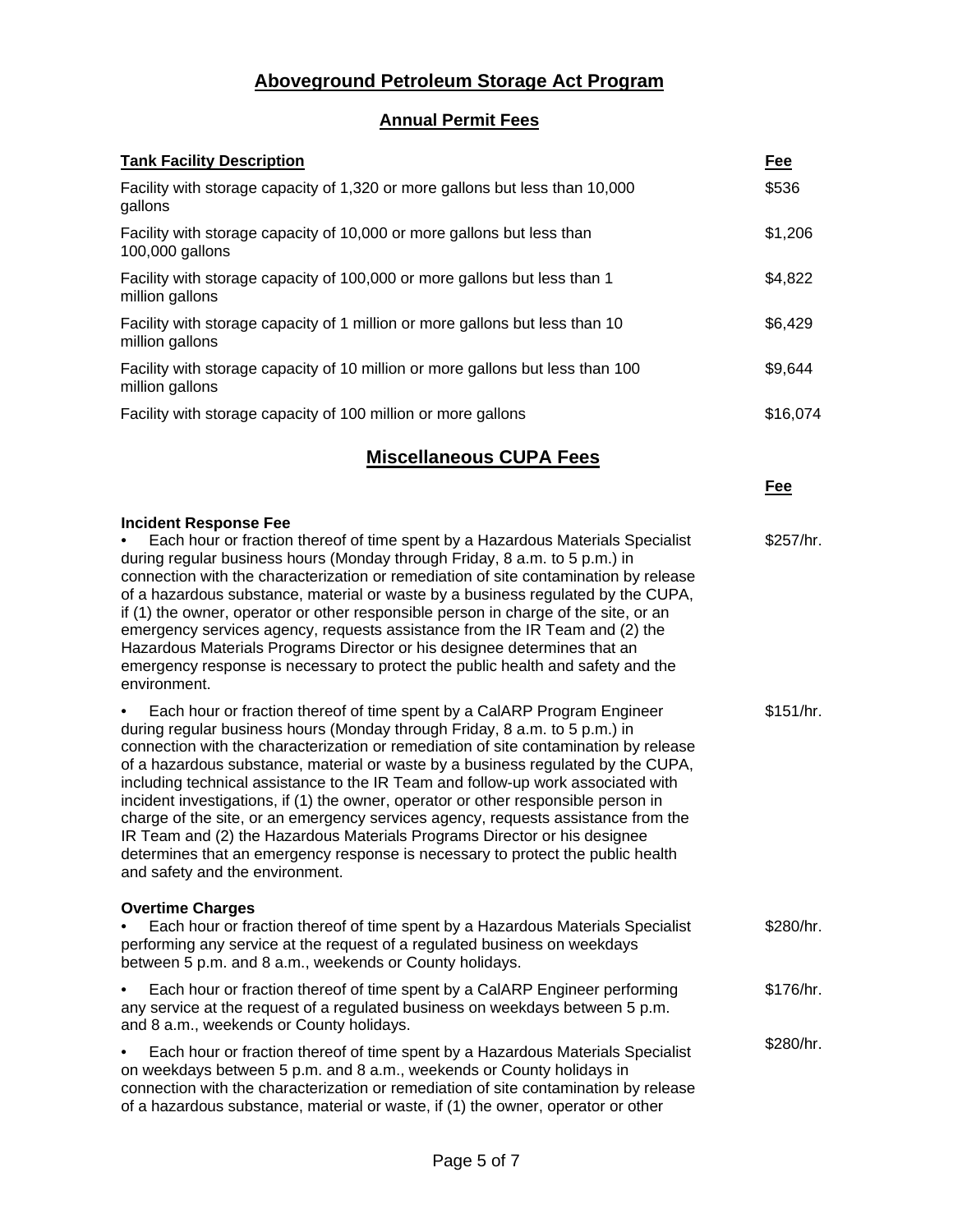| responsible person in charge of the site, or an emergency services agency,<br>requests assistance from the IR Team and (2) the Hazardous Materials Programs<br>Director or his designee determines that an emergency response is necessary to<br>protect the public health and safety and the environment.                                                                                                                                                                                                                                                                                                                                                                                                                                               |           |
|----------------------------------------------------------------------------------------------------------------------------------------------------------------------------------------------------------------------------------------------------------------------------------------------------------------------------------------------------------------------------------------------------------------------------------------------------------------------------------------------------------------------------------------------------------------------------------------------------------------------------------------------------------------------------------------------------------------------------------------------------------|-----------|
| Each hour or fraction thereof of time spent by a CalARP Program Engineer on<br>weekdays between 5 p.m. and 8 a.m., weekends or County holidays in connection<br>with the characterization or remediation of site contamination by release of a<br>hazardous substance, material or waste, including technical assistance to the IR<br>Team and follow-up work associated with incident investigations, if (1) the owner,<br>operator or other responsible person in charge of the site, or an emergency services<br>agency, requests assistance from the IR Team and (2) the Hazardous Materials<br>Programs Director or his designee determines that an emergency response is<br>necessary to protect the public health and safety and the environment. | \$176/hr. |
| <b>Re-Inspection Fee</b><br>Each hour or fraction thereof of time spent by a Hazardous Materials Specialist<br>performing any inspection of a regulated facility beyond the routine or initial<br>inspection and one follow-up inspection.                                                                                                                                                                                                                                                                                                                                                                                                                                                                                                               | \$257/hr. |
| <b>Audit Verification Fee</b><br>Each hour or fraction thereof of time spent by a CalARP Engineer following up on<br>the compliance by a regulated business with an audit action plan pertaining to the<br>facility, if the business has not complied with more than 50 percent of the items on<br>the action plan by the stated deadline.                                                                                                                                                                                                                                                                                                                                                                                                               | \$151/hr. |
| <b>Community Warning System Fee</b><br>Each hour or fraction thereof of CWS use in response to a hazardous materials<br>release by a regulated business that was not subject to the CWS component of the<br>HMBP Program Fee on the Effective Date. Such use will be measured from system<br>activation through the all-clear declaration.                                                                                                                                                                                                                                                                                                                                                                                                               | \$101/hr. |
| <b>Initial Permit Processing Fee</b><br>For the processing of annual CUPA permits for regulated businesses that<br>commence operations or change ownership during the permit period.                                                                                                                                                                                                                                                                                                                                                                                                                                                                                                                                                                     | \$60      |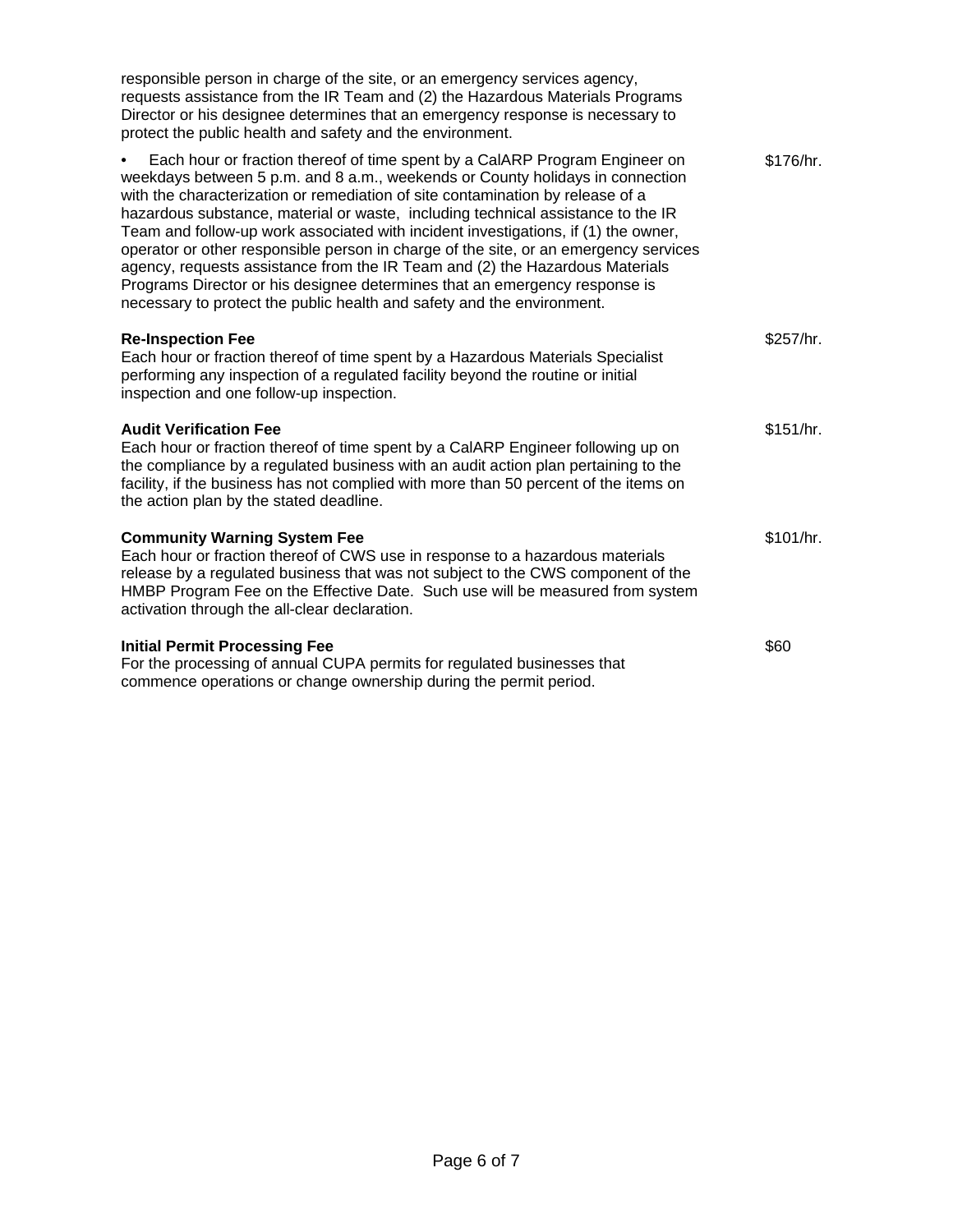# **Other Fees**

| (Authority: Health & Saf. Code, § 101325)                                                                                                                                                                                                                                                                                                                                                                                                                                                                                                                                                                                                                                                                                                                                     |           |
|-------------------------------------------------------------------------------------------------------------------------------------------------------------------------------------------------------------------------------------------------------------------------------------------------------------------------------------------------------------------------------------------------------------------------------------------------------------------------------------------------------------------------------------------------------------------------------------------------------------------------------------------------------------------------------------------------------------------------------------------------------------------------------|-----------|
|                                                                                                                                                                                                                                                                                                                                                                                                                                                                                                                                                                                                                                                                                                                                                                               | Fee       |
| <b>Incident Response</b><br>Each hour or fraction thereof of time spent by a Hazardous Materials Specialist<br>$\bullet$<br>during regular business hours (Monday through Friday, 8 a.m. to 5 p.m.) in<br>connection with the characterization or remediation of site contamination by release<br>of a hazardous substance, material or waste, if (1) the owner, operator or other<br>responsible person in charge of the contaminated site, or an emergency services<br>agency, requests assistance from the IR Team and (2) the Hazardous Materials<br>Programs Director or his designee determines that an emergency response is<br>necessary to protect the public health and safety and the environment. This fee<br>does not apply to businesses regulated by the CUPA. | \$175/hr. |
| Each hour or fraction thereof of time spent by a Hazardous Materials Specialist<br>$\bullet$<br>on weekdays between 5 p.m. and 8 a.m., weekends or County holidays in<br>connection with the characterization or remediation of site contamination by release<br>of a hazardous substance, material or waste, if (1) the owner, operator or other<br>responsible person in charge of the site, or an emergency services agency,<br>requests assistance from the IR Team and (2) the Hazardous Materials Programs<br>Director or his designee determines that an emergency response is necessary to<br>protect the public health and safety and the environment. This fee does not apply to<br>businesses regulated by the CUPA.                                               | \$199/hr. |

5/22/12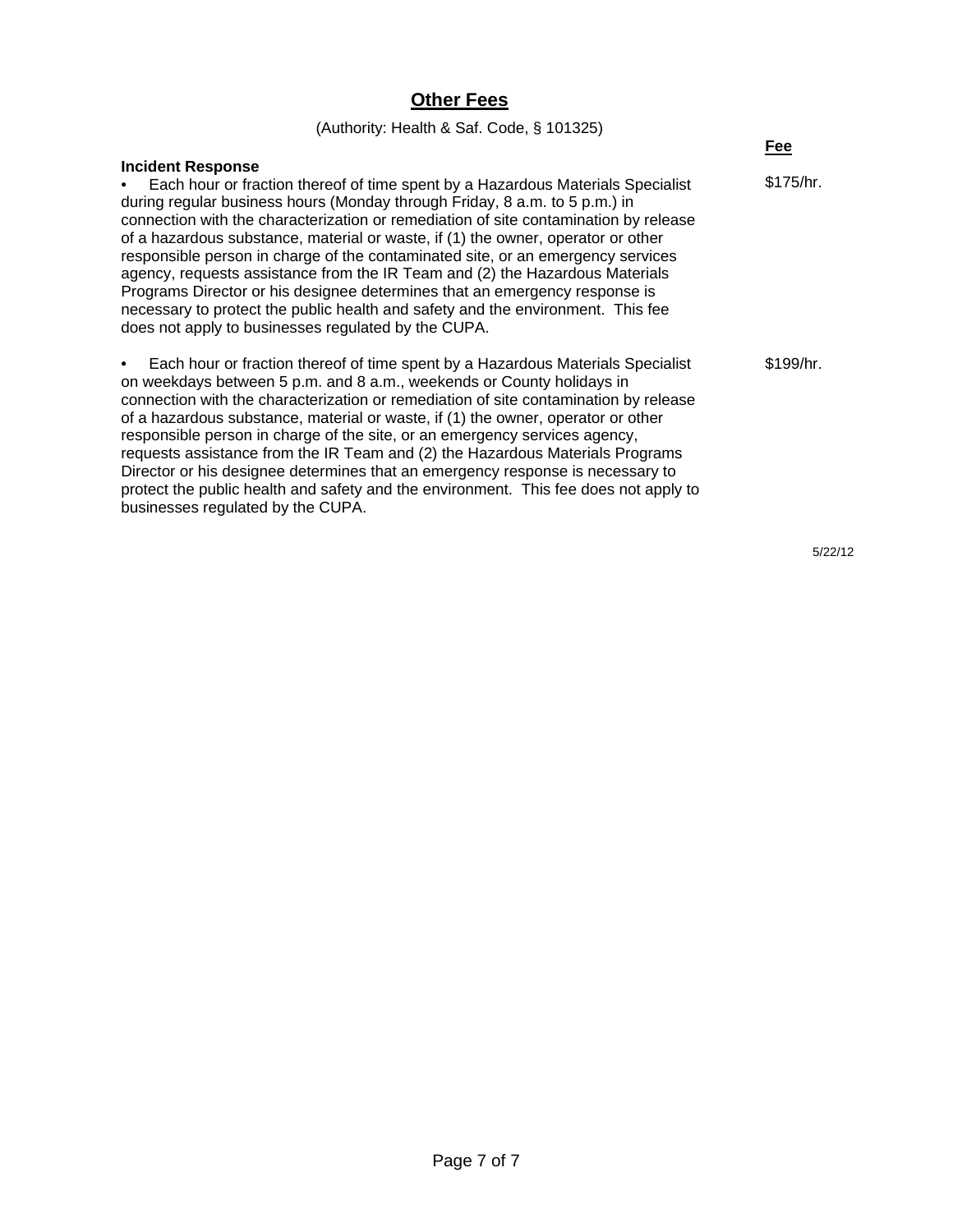# **EXHIBIT A**

# **CONTRA COSTA COUNTY HEALTH SERVICES DEPARTMENT CALIFORNIA ACCIDENTAL RELEASE PREVENTION PROGRAM RELATIVE RISK DETERMINATION METHODOLOGY**

**I. INTRODUCTION.** The Contra Costa County Health Services Department uses the Chemical Exposure Index  $(CEI)^1$ , as modified, to rank the relative potential of acute health hazard to people from possible chemical release incidents. The Modified CEI (MCEI) is used by the Department for the purpose of assessing stationary source fees. The MCEI formula is intended to provide a relatively simple method for comparing relative chemical toxic hazards, resulting in fees that fairly reflect the hazard potential of the facilities in the County.

The MCEI accounts for the following six factors that could influence the magnitude of a potential regulated substance exposure:

1. The potential health hazard posed by the regulated substance measured by the toxic endpoint and the vapor pressure (volatilization driving force) of the material.

2. The vapor quantity available for dispersion based on the largest single container of the regulated substance.

3. The distance to the nearest receptor.

4. The degree of dispersivity and vapor density as related to the molecular weight of the substance.

5. The number of processes using regulated substances at a stationary source.

6. Accident history.

<sup>&</sup>lt;u>1</u> For information regarding the Chemical Exposure Index, see *Dow Chemical's Chemical Exposure Guide,*published by the Center for Chemical Process Safety, American Institute of Chemical Engineers, 1994, New York, New York.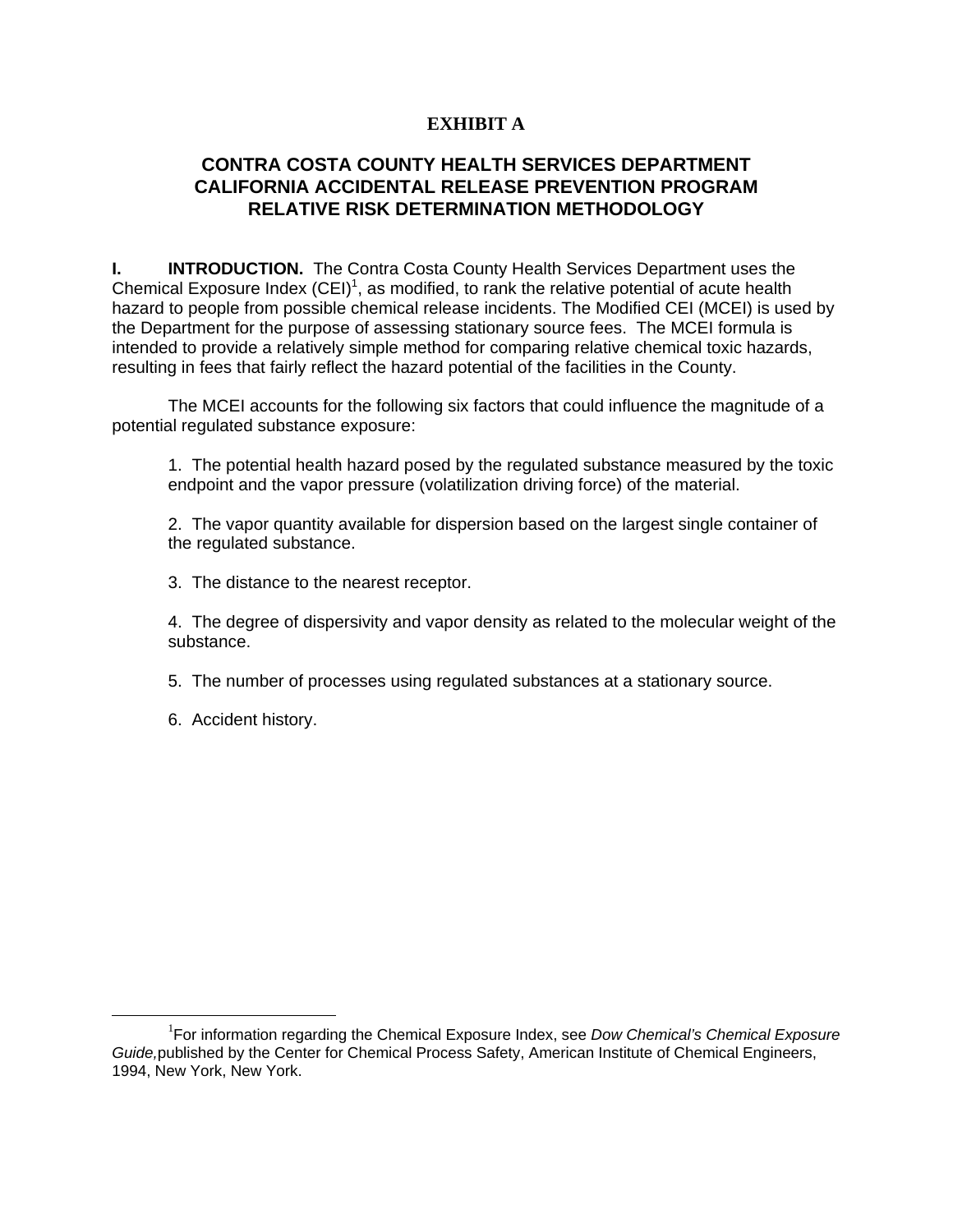### **II. MODIFIED CHEMICAL EXPOSURE INDEX (MCEI) DETERMINATION METHODOLOGY.**

### **A. Regulated Substance MCEI.**

A Regulated Substance MCEI is determined for each regulated substance handled at a stationary source in quantities above the threshold quantities established by the regulations for the California Accidental Release Prevention Program. The MCEI for a Regulated Substance is determined by multiplying the applicable scale numbers for the various risk factors (Subsection B), as follows:

| Regulated<br>Substance<br>Scale No. | <br>Largest<br>Single<br>Container<br>Scale No. | Distance<br>Scale No. | Molecular<br>Weiaht<br>Scale No. | 5.<br>Modified<br><b>Chemical Exposure</b><br>Index |
|-------------------------------------|-------------------------------------------------|-----------------------|----------------------------------|-----------------------------------------------------|
|-------------------------------------|-------------------------------------------------|-----------------------|----------------------------------|-----------------------------------------------------|

## **B. Determination of Risk Factor Scale Numbers.**

**1. Regulated Substance Scale Number.** Both the concentration at which a material is acutely toxic and the vapor/partial pressure that creates the driving force to volatilize and maintain the material in the atmosphere affect this scale number. For purposes of this scale number, the toxic endpoints, in parts per million, are used as the toxicity measurement. Volatility is measured by the vapor/partial pressure in mm Hg  $@$  25°C (millimeters of Mercury at 25 degrees Centigrade), up to a maximum of 760mm Hg.

The Regulated Substance Scale factor is determined by multiplying the toxic endpoint concentration by 760, and dividing that number by the vapor/partial pressure in mm Hg. The Regulated Substance Scale factors are assigned the following Regulated Substance Scale Numbers.

| <b>Regulated Substance Scale Factor</b> | <b>Regulated Substance Scale Number</b> |
|-----------------------------------------|-----------------------------------------|
| $0 - .99$                               | 5                                       |
| $1.0 - 9.9$                             | 4                                       |
| $10.0 - 99.0$                           | 3                                       |
| $100 - 999$                             | 2                                       |
| 1,000 - 1000,000                        |                                         |
| >100,000                                |                                         |

For **flammable substances** and for **sulfuric acid** in a mixture with a flash point < 73F, the Regulated Substances Scale Number of two (2) is assigned.

**2. Largest Single Container Scale Number.** The Scale Number for the largest single container is determined by taking the Log<sub>10</sub> of the maximum amount of regulated substance, in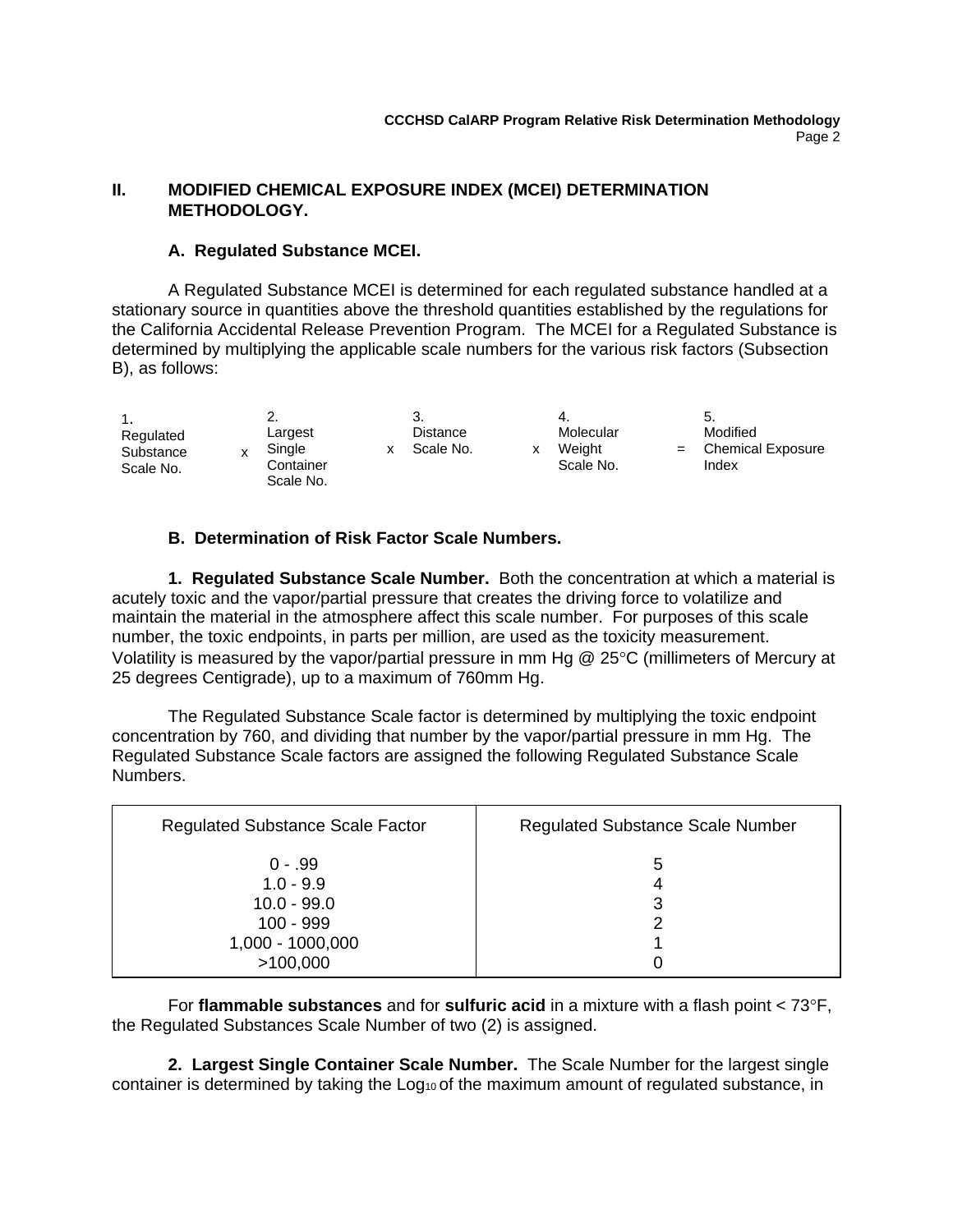pounds, stored in a single container at the stationary source.

**3. Distance Scale Number.** This factor quantifies the distance between the point of release and the public or environmental receptor. The term public receptor means offsite residences, institutions (e.g., schools, hospitals), industrial, commercial and office buildings, parks or recreational areas inhabited or occupied by the public at any time without restriction by the stationary source where members of the public could be exposed to toxic concentrations, radiant heat or overpressure, as a result of an accidental release. (See Title 19 Cal. Code Regs. Division 2 Chapt. 4.5) The term environmental receptor means natural areas such as national or state parks, forests, or monuments, officially designated wildlife sanctuaries, preserves, refuges or areas, and federal wilderness areas, that could be exposed at any time to toxic concentrations, radiant heat, or overpressure greater than or equal to the endpoints, as a result of an accidental release and that can be identified on local U.S. Geological Survey maps. (See Title 19 Cal. Code Regs. Division 2 Chapt. 4.5)

| <b>Distance</b>                                                                            | <b>Scale Number</b> |
|--------------------------------------------------------------------------------------------|---------------------|
| $<$ 1,000 ft.<br>1,000 - 5,279 ft.<br>1 mile - 5 miles<br>>5 miles - 15 miles<br>>15 miles | З                   |

**4. Molecular Weight Scale Number.** The density of the vapor is directly related to the molecular weight and inversely affects the rate of dispersion. Therefore, regulated substances have been assigned the following scale numbers based upon their molecular weight.

| Molecular Weight | <b>Scale Number</b> |
|------------------|---------------------|
| $>45$            |                     |
| $34 - 45$        |                     |
| $23 - 33$        |                     |
| $15 - 22$        |                     |
| $<$ 15           |                     |

**Exceptions.** The above formula does not apply to substances such as ammonia and hydrogen fluoride, which form heavier-than-air vapor clouds due to the formation of aerosols (ammonia) and strong intermolecular forces (hydrogen fluoride). These regulated substances are assigned Scale Number 4.

**C. Stationary Source MCEI.** A stationary source's MCEI is obtained by adding the Regulated Substance MCEI for each regulated substance handled at the stationary source, and multiplying that number by Process Scale Number for the stationary source. If there has been a level-three accidents (as defined by the Community Warning System) in the last three years, the MCEI will be increased by a factor of 10 % for each level-three accident in this time period.